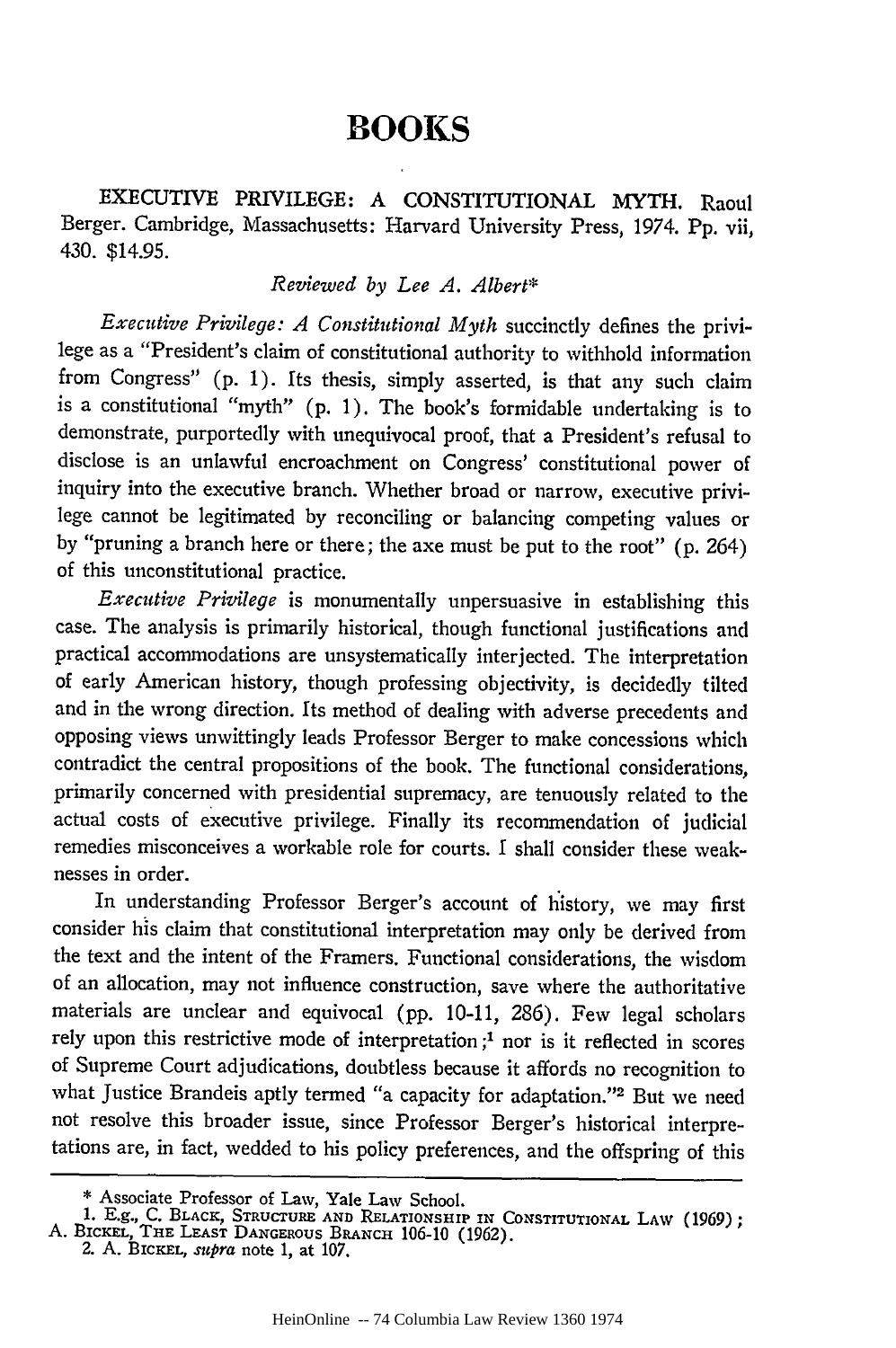union is an advocate's version of history. Paradoxically, Berger alerts his readers to the pervasiveness of such subjectivity in using the past: "Each generation tends to read history in the focus of its own preoccupations" **(p.** 342).

The immediate sources of authority are inconclusive. The Constitution specifies neither a general legislative power of inquiry nor an executive power to withhold information. The Framers at the Convention discuss neither of these powers, save indirectly by references to impeachment, which implies a power of inquiry into specific wrongdoing (pp. 35-36). The historian must therefore turn to indirect sources, and here Professor Berger provides a detailed account of Parliamentary inquiries into executive affairs, initially for impeachment, but later for policing appropriations and, at times, legislation and foreign affairs. *Executive Privilege* emphasizes that Parliament tolerated but one or two instances of withholding, attributable to an extraordinary diplomatic situation and to a Prime Minister's dominance over Parliament. Professor Berger concludes that since Congress was "patently modeled" **(p.** 10) after the Houses of Parliament, their broad inquiry practices provide the measure of the intended scope of Congress' power.

This is a large and questionable assumption. We do not know whether the Framers were familiar with the particular incidents of Parliamentary inquiry, themselves apparently in flux, or whether they wanted to duplicate them. But we do know that the Framers understood that the differences between Congress, with limited and enumerated powers, and Parliament, with unwritten plenary authority, were as great as their similarities.<sup>3</sup> More particularly, Parliament inquired of "executive" ministers who were themselves members of Parliament and directly accountable to it, and not of an independent President far less accountable to Congress. Correspondingly, the American executive, unlike the Prime Minister, had no control over the legislature or its inquiries (p. 26). Yet *Executive Privilege* appears oblivious to these patent differences and unconcerned with their import regarding the intent of the Framers.

Professor Berger notes additionally that the Framers were familiar with monarchy, royal prerogatives and colonial governors. Therefore, they feared executive tyranny and favored a Congress with adequate powers to keep the executive in check (pp. 50-56). This generality obviously sheds little light on the particular issue of executive privilege. Moreover, it too requires major qualification: one of the well-known and more immediate dissatisfactions leading to the Constitutional Convention was the experience of government without a separate executive branch under the Articles of Confederation. The Convention favored greater centralization of authority in an executive inde-

**<sup>3.</sup>** L. FISHER, PRESIDENT **AND CONGRESS** 22-26 (1972).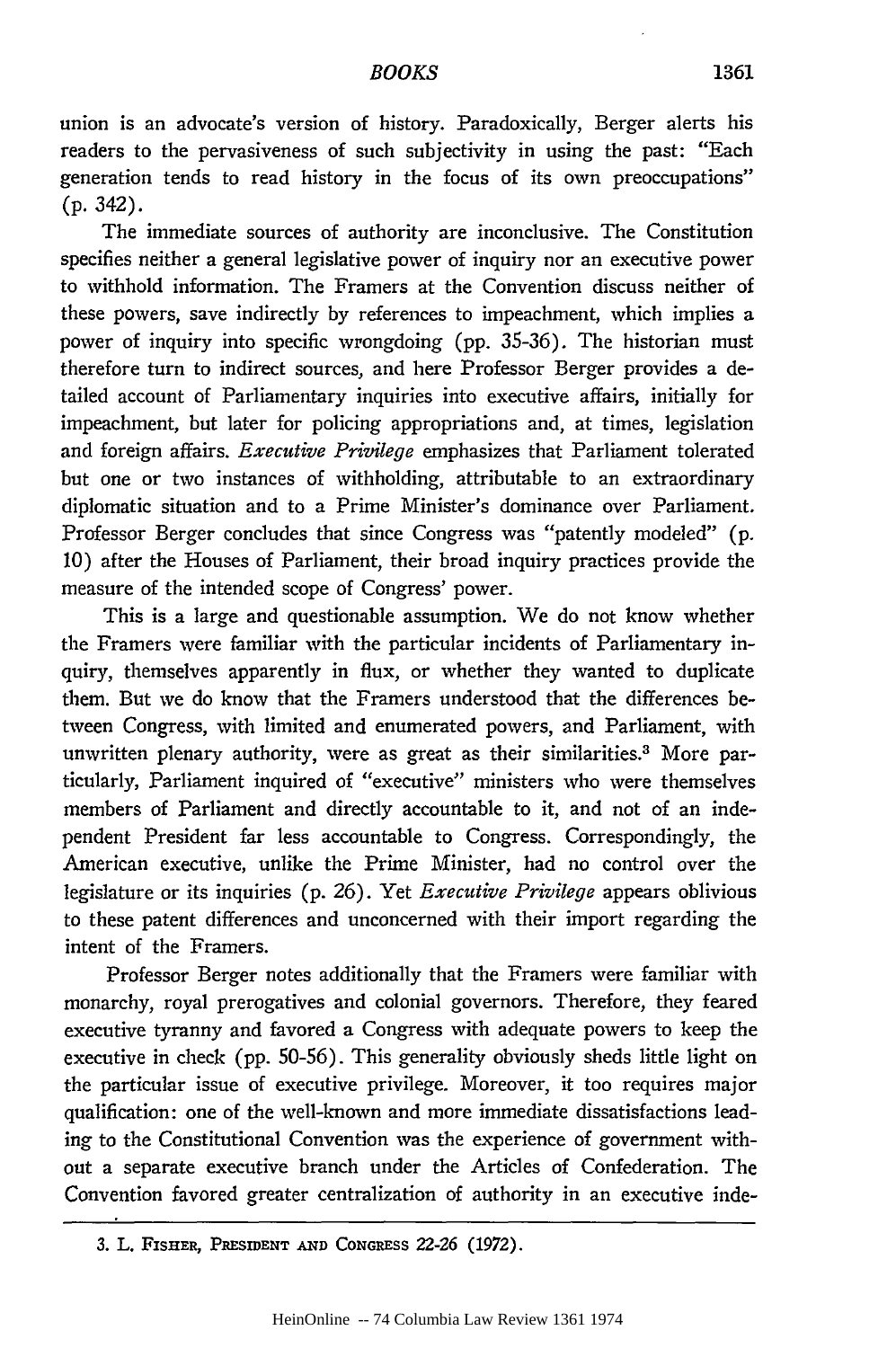pendent of Congress, with power sufficient to resist "legislative usurpation and oppression,"4 which they also feared. A more balanced view of history would record that the Framers wanted a strong though not unchecked Presidency.<sup>5</sup>

The early days of the republic provide more specific evidence of original intent: Presidents asserted a power to withhold information in limited though varied circumstances, and Congress, though protesting on some occasions, acquiesced in and recognized refusals to disclose on others and in general eschewed any test of legality. Washington, Jefferson, Hamilton and Madison all endorsed an executive power to withhold information from Congress (pp. 168-69, 174). The treatment of this data in *Executive Privilege* reveals even more clearly its tendentious interpretation of history (pp. 167-91).

Specifically, a House inquiry in 1792 into a disastrous Indian expedition caused Washington to convene his cabinet and to observe that "there might be papers of so secret a nature, as that they ought not to be given up."0 As reflected in Jefferson's notes, the cabinet found these papers unobjectionable. but confirmed an executive discretion to refuse a disclosure that would injure the public.7 In 1796, Washington denied the House's demand for papers on the Jay treaty on the ground that it had no authority to participate in treaty-making.8 Similarly, Jefferson invoked the public welfare in denying the House information on the Burr conspiracy and a similar privilege for state secrets in the trial of Burr (pp. 179, 189-90). Chief Justice Marshall acknowledged the claim in ruling against disclosure unless the paper was "essential to the justice of the case" (p. 191). Madison staunchly defended privilege on the floor of the House (p. 174) ; Jackson declined a number of requests for information (pp. 181-82), and Tyler, in denying a House request, referred to judicial acknowledgements of executive privilege in private litigation (pp. 183-84).

Berger deals with this array of notable actors and precedential events by drawing fine and often illusory distinctions, by asserting that the proponent of privilege was simply mistaken, and by unwittingly distorting his own definition of executive privilege. The interpretation of Washington's cabinet provides weak precedent because the information was supplied without a formal communication to Congress of the Cabinet's views on privilege, and the discussion was found in Jefferson's papers, not the Government's files (pp. 167- 70). Washington later relied on the treaty power, not privilege. The House had excepted confidential material regarding the Burr affair, and Marshall

<sup>4.</sup> Statement of John Mercer of Maryland, *quwted in* L. FIsHER, *supra* note **3,** at 21-22.

**<sup>5.</sup>** *See generally* **A. SCHLESINGER,** JR., **THE IMPERIAL** PRESIDENCY (1973).

*<sup>6.</sup> Id.* at 16. *7. Id.*

<sup>8.</sup> *Id.* at 16-17. In observing that the treaty power was vested in the Senate, a smaller body than the House, Washington stressed the need for confidentiality in diplomatic affairs. *Id.* at **17.**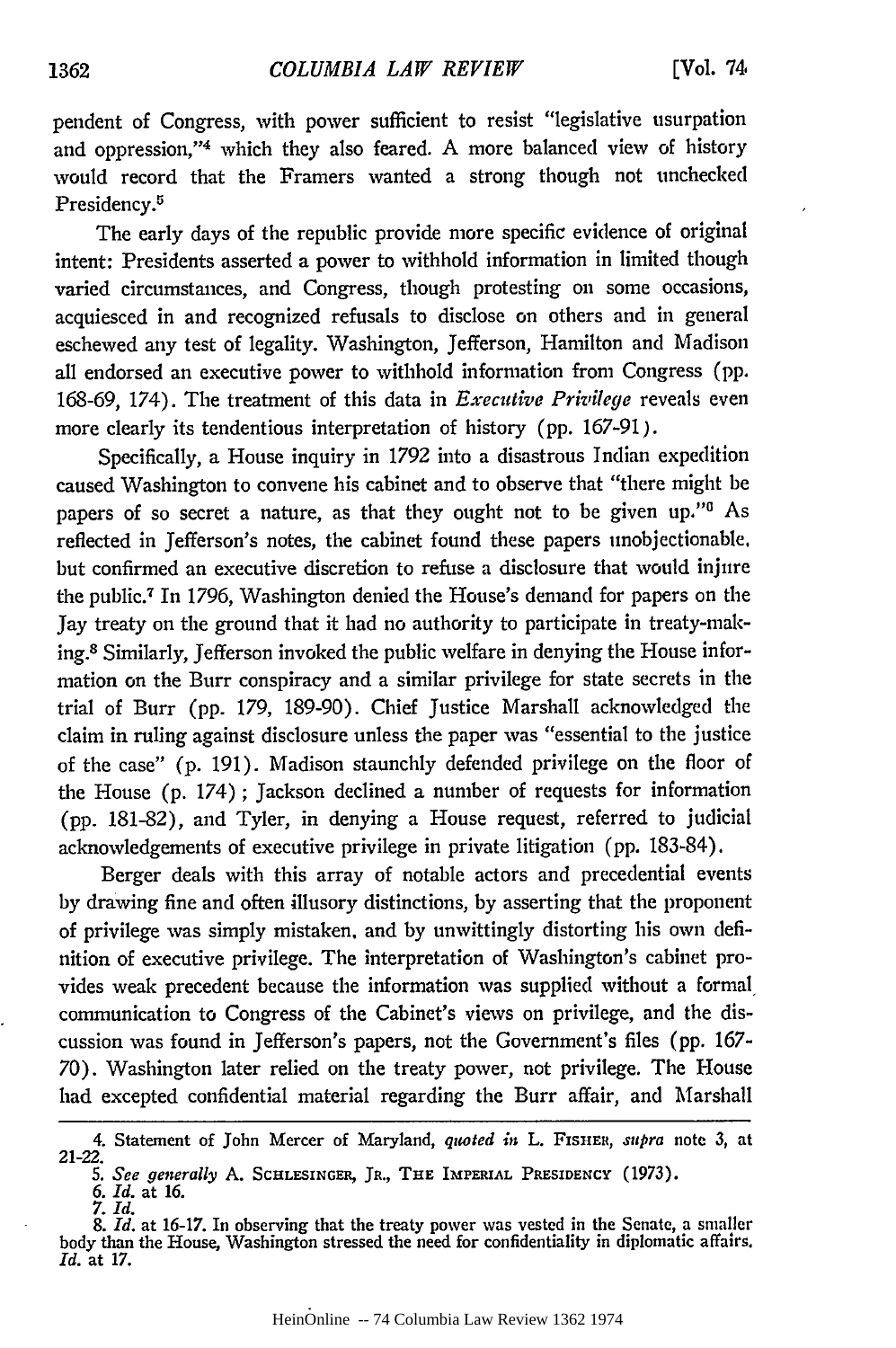## 19741 *BOOKS* **1363**

actually rejected the privilege in insisting on production if needed for trial **(pp.** 187-94). Madison's was not the majority view (pp. **174-77),** and Jackson's views, asserted years after the Convention, provided "feeble 'precedent' " **(pp.** 181-82). Tyler merely invoked a judicial analogy against Congress **(pp. 183- 85),** and so forth. In any event, Washington, Jefferson and others were mistaken in their views of history and privilege **(pp. 169-71, 173).**

These attempts at transforming incidents of nondisclosure into false precedents are not only unpersuasive, but in arguing them, Professor Berger contradicts his own central thesis. Initially, he defined the privilege to be inferred simply as a President's claim of constitutional power to withhold information. But in distinguishing these precedents in part on the basis of the particular reason a President assigns for withholding information-for example, military secrets, confidentiality, the public welfare, state secrets, or a lack of power in the House-he unwittingly concedes that some privilege, though perhaps a narrow one, may indeed **be** appropriate. We can only understand Berger's purported distinctions as constitutionally based, since there was no statutory privilege, and therefore his central argument regarding constitutional power is undercut to the extent we allow his exceptions.

The clearest example of this confusion in Berger's argument is his apparent acceptance of Tyler's invocation of judicial rules of privilege against Congress and Marshall's ruling in the Burr trial.<sup>9</sup> These rules endorse a qualified executive privilege, under which a court weighs the policies behind nondisclosure against the extent of need for the information.10 Professor Berger appears unaware that such a qualified privilege cannot be reconciled with his overall thesis on constitutional power: a constitutional privilege which must yield on occasion is still a constitutional privilege. Berger's acceptance of a qualified privilege, which entails weighing the practical policies in a particular case, is even more mystifying given his emphatic rejection of "practicality" as material to the recognition of constitutional power **(p. 10).** At the least, this apparent approval of a qualified privilege obscures just what executive privilege Berger seeks to abolish.

This emphasis of *Executive Privilege* on particularizing cases and establishing the irrelevance of other matter also derives from its preoccupation with disparaging recent apologists for an expansive privilege, particularly William P. Rogers.<sup>11</sup> Professor Berger is reasonably persuasive in refuting their po-

**<sup>9.</sup>** Berger's approval is not very qualified. He characterizes Tyler as providing "the most elaborate and reasoned justification theretofore proffered" for withholding information from Congress (pp. 184-85), and accepts Beard's statement that Marshall "had better opportunities than any student of history or law today to discover the intention of the framers. . . **."** (P. 193.)

**<sup>10.</sup>** Litigation between private parties and government agencies often involve such case-by-case balancing. **E.g.,** Timken Roller Bearing Co. v. United States, **38** F.R.D. **57 (N.D.** Ohio 1964); Machin v. Zuckert, **316 F2d 336 (D.C.** Cir. **1963),** *cert. denied,* **375 U.S. 896 (1963). 11.** The entire chapter on "Presidential 'Precedents'" is written as a response to a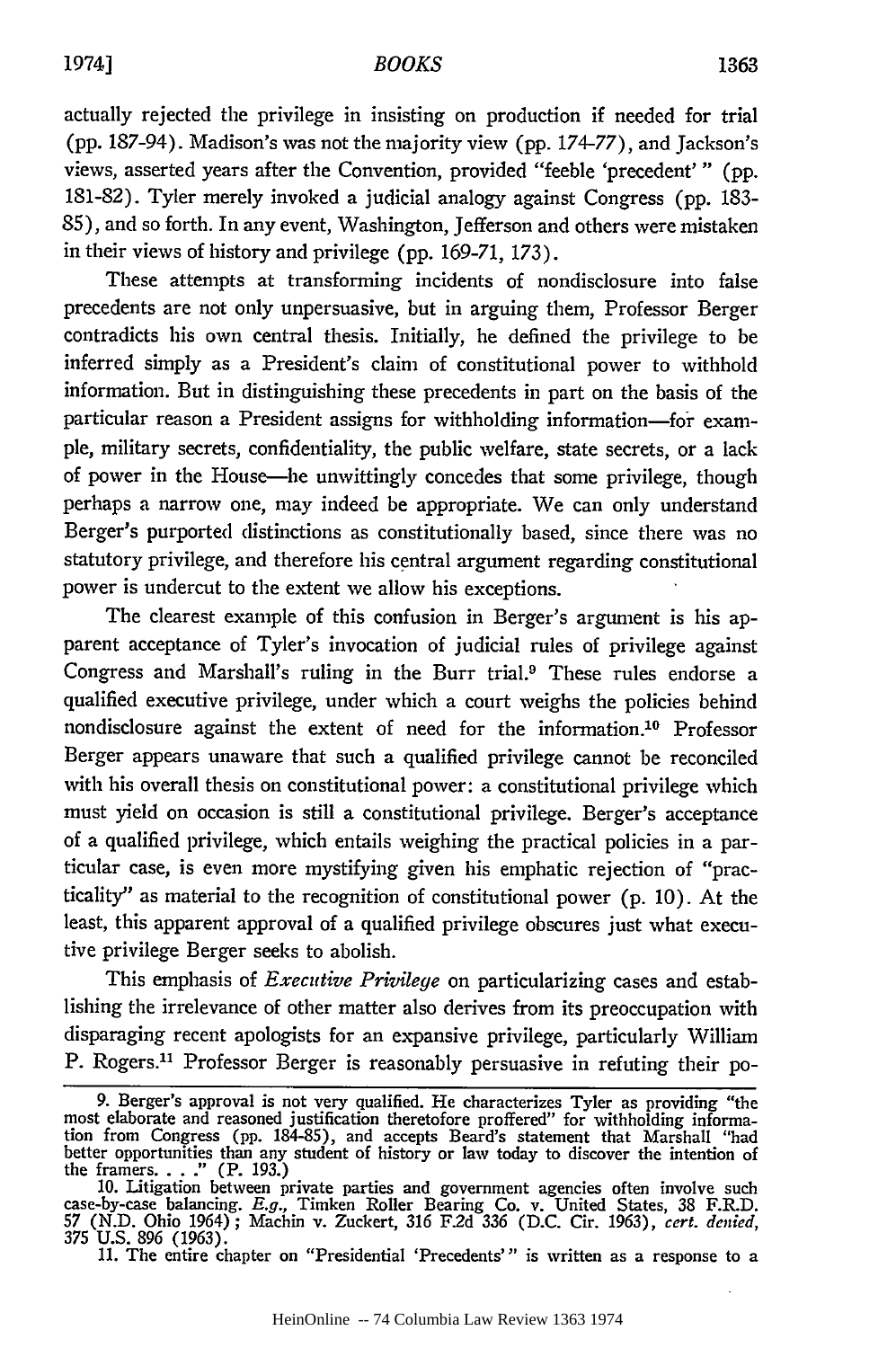lemics, but at a cost to his own thesis. He too easily assumes that if the advocates are wrong, he must be right.

Professor Berger's undue concern with refutation and the accompanying deluge of detail also may account for his failure to recognize the significance of early executive-congressional interactions regarding the privilege. The history of early Presidents and their cabinets affirming both broad legislative powers of inquiry and authority to withhold information from Congress in various circumstances, for instance, quite conclusively indicates that there were problems of executive confidentiality and secrecy in that smaller and simpler society; it correspondingly suggests that the Framers were familiar with the idea of an executive privilege, though they left its contours to the future.<sup>12</sup>

At times, Professor Berger's analysis demonstrates a remarkable unwillingness even to air both sides of an argument over historical inference. *Executive Privilege* quotes many statements of Congressmen and several committees favoring the legislative prerogative of inquiry, particularly into suspected wrongdoing, and on this basis the author concludes that Congress neither accepted nor recognized privilege as an exception to its plenary investigative power (pp. 37-48, 174-77, 197-203). He also makes much of a 1789 statute directing the Secretary of the Treasury to provide information as the House required. These materials are not without force, but the book fails to note essential qualifications and matters of greater import, perhaps because they are not central to the colloquy dominating the analysis. For instance, Presidential statements about privilege are self-serving, as Berger asserts, but so are similar statements by Congressmen or Committees. Congress' overall stance on privilege might have been suggested had Berger explored a spectrum of congressional views rather than culling only those which support his position.

The congressional record, including committee reports, appears to reflect division and debate, with no lack of notable supporters of privilege. Significantly, Congress did not once provide an institutional response to presidential refusals to disclose, either by way of a statute specifying when privilege was improper or a resolution condemning its assertion on a particular occasion (pp. 43-45). The 1789 Treasury statute, reflecting a special interest in appropriations (seen today in the role of the Comptroller-General), had not been extended to other important departments, such as War or Foreign Affairs.<sup>13</sup>

memo endorsed by William P. Rogers when he was Deputy Attorney General (pp. 136- 66). Berger notes that most of his criticisms in this chapter were submitted to Mr. Rogers<br>shortly before their publication as an article in 1965. Berger finds it significant that the<br>manuscript was returned without commen to the arguments (p. 208). There are also several other targets of sustained attack: pp. 60-63, 88-100, 286-97, 352. 12. **A. SCHLESINGER,** JR., *supra* note 5, at 15-18, 32, 39-41.

<sup>13.</sup> Berger provides a strained explanation for this differentiation. Hamilton, the prospective Secretary of the Treasury, drafted a broad reporting requirement allowing that Department to report to Congress on its own initiative. Congress resisted such an intrusion and redrafted the provision to require information on request. Foreign Affairs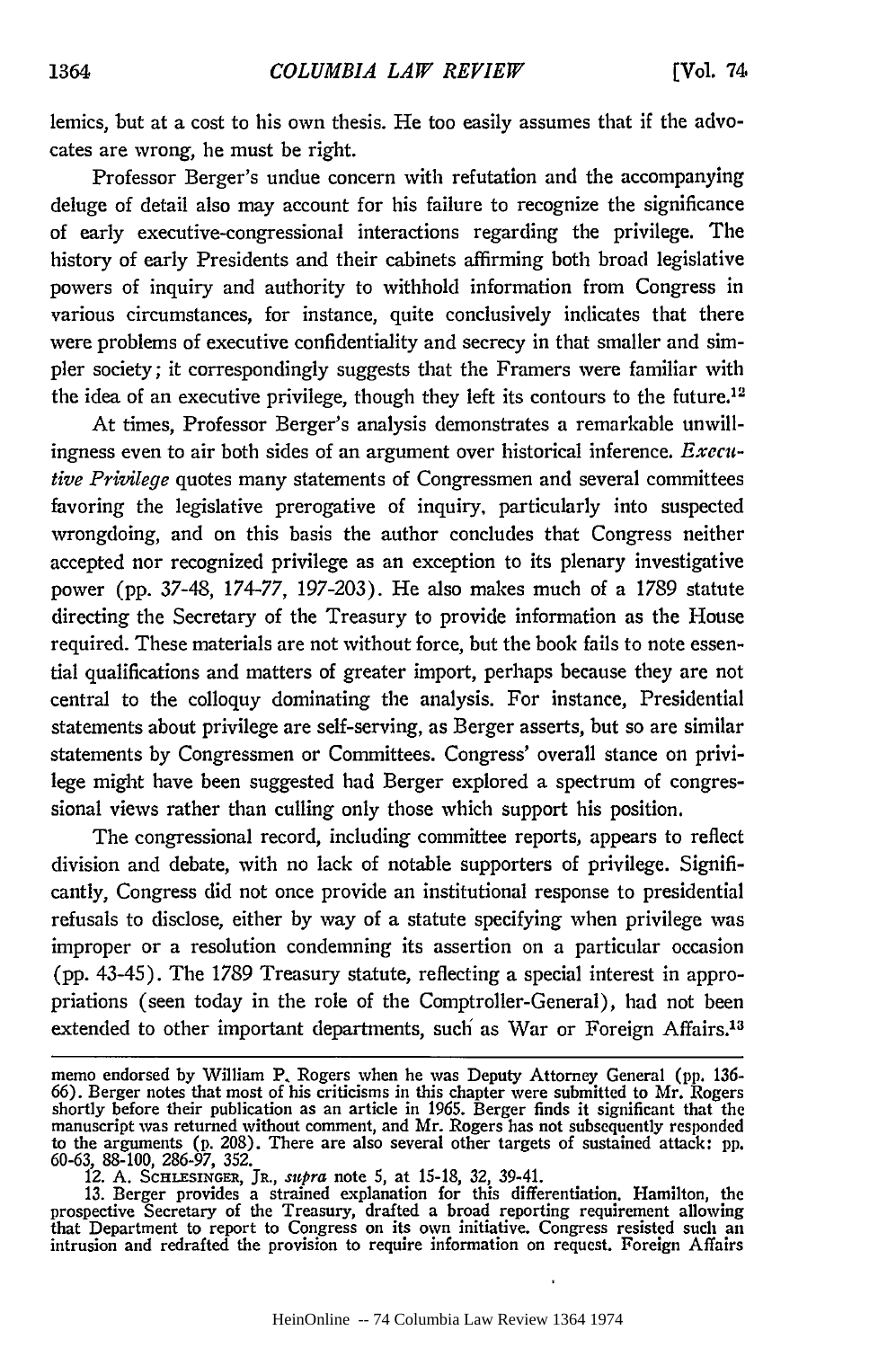This pattern of congressional inaction suggests more a recognition than a rejection of executive privilege; at the least, it provides no strong inference one way or the other.

Although his argument develops in historical terms, because Professor Berger is hostile to implied constitutional powers, functional appropriateness or necessity is at the core of his case against executive privilege. The functional syllogism is roughly this: The powers and responsibilities of Congress, the national forum of debate, include making the laws which the President executes, policing administration in the executive branch and informing the people. These functions cannot be performed without ample and adequate information, much of which is gathered by the executive branch. Hence the constitutional allocation of powers and responsibilities requires a plenary power of inquiry for Congress and an obligation of full disclosure in the executive (pp. 2-9, 265-81).

The key empirical assumption that any executive privilege would substantially interfere with the work of Congress is neither 'elaborated nor supported by a discursive argument that executive functions, such as war, foreign affairs, executive agreements or commander-in-chief, are ultimately within congressional authority (pp. 60-162). The extensive argumentation that Presidents have unlawfully usurped these powers in recent years is peripheral to the subject of privilege. The implication that executive privilege has played a major role in the erosion of congressional power and responsibility is not only unsubstantiated but is intuitively very doubtful, to say the least.

Professors Black<sup>14</sup> and Schlesinger<sup>15</sup> have recently argued that despite the constitutional allocation of powers favoring Congress, the Presidency is ideally structured for the exercise of authority. It has the advantages of unity, dispatch, initiative and a national constituency, rendering the office a symbol of national community in a world of perceived crisis. Congress, on the other hand, operates with the burdens of fragmented constituencies, local concerns and bicameralism, leading to avoidance of major responsibility, inaction, acquiescence and delegation.

Although secrecy may serve an activist President, privilege does not seem essential and certainly does not account for the growth of presidential power in recent decades. Professor Berger exaggerates the role of privilege in disabling .Congress, as he describes the secret escalation, deceptive and misleading statements, optimistic reports and nondisclosure of internal memoranda associated with the executive branch during the Vietnam and Cambodian conflicts (pp. 265-82). The troop escalation and the bombing under

had no Hamilton to intrude and hence it did not get **a** statutory obligation **to provide** information **(pp.** 197-203). 14. Black, *The Working Balance of the American Political Departments,* **1** HASTINGS

CONsT. L.Q. 13 (1974). **15.** A. **SCHLESINGER,** JR., *supra* note 5, at 208-35.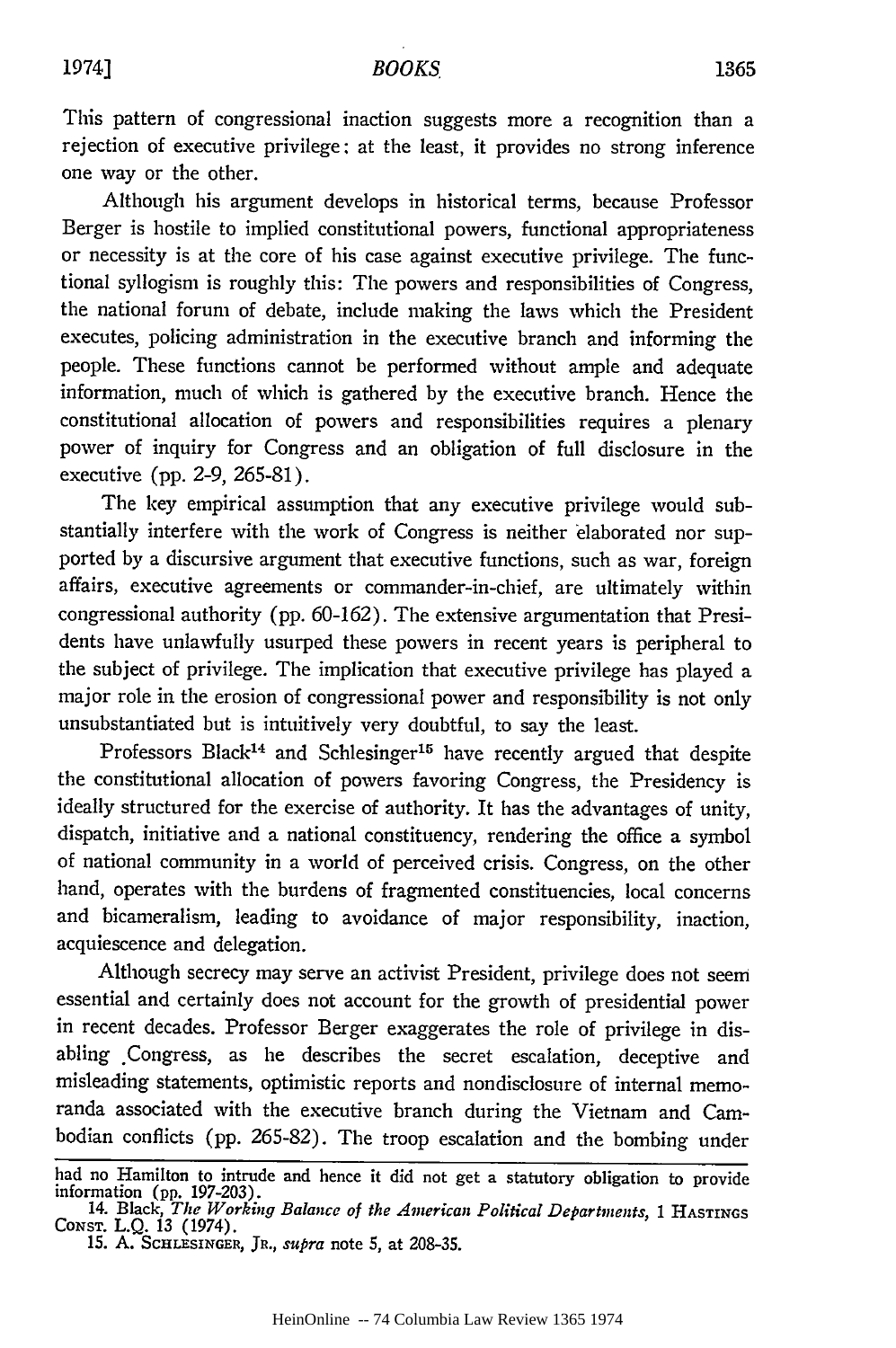Presidents Kennedy and Johnson were accomplished without any invocation of executive privilege (p. 252). Moreover, as Schlesinger has observed, $16$  congressional inaction during the war and other recent foreign involvements cannot be explained simply by a lack of adequate information on the larger issues, for much of the necessary information, particularly in the case of Vietnam, was available in the daily press. Part of the explanation was a lack of congressional will to know stemming from an awareness of the responsibility that knowledge imposes. Further, the unavailability of privilege does not guarantee executive candor or integrity in providing information; nor does it ensure the availability of important documents, such as the Pentagon Papers. since the Executive may choose not to undertake the considerable research and preparation of such material without some assurances regarding its use.<sup>17</sup>

Paradoxically, Berger's argument against privilege becomes more convincing when he leaves the realm of early history and presidential aggrandizement for more mundane illustrations of the costs of withholding information. Focusing chiefly upon the extravagant privilege raised by the Eisenhower Administration, which theoretically served to protect communications of all executive personnel in the interest of a candid exchange of opinions, Berger describes well how it masked a plethora of waste, inefficiency and maladministration, such as the Dixon-Yates scandal (pp. 237-39). Not only department heads but middle-level bureaucrats used the shelter of privilege to avoid exposure and responsibility (pp. 241-44). And many of these events might have gone undiscovered without breaches or waivers of the privilege (pp. 239-40). Berger doubtlessly makes a well-detailed practical case here for some control over nondisclosure, especially in the area of spending, conflict of interest and, of course, alleged criminal activities.

But practical considerations also include the costs of disclosure, and many of these, such as individual privacy and national security, Berger merely wishes away by assuming a well-disciplined and highly responsible Congress, policed by the courts if necessary. He severely discounts the interest in encouraging frank inter-executive communications by setting up an extravagant version of the privilege as a straw man and, upon its rejection, leaping to the broader rejection of *any* argument for protecting candid exchange of opinions and advice among executive employees (pp. 235-36, 254-55). The reasoning he supplies to support this leap is that aides will always wish to speak out, even without the benefit of privilege, when they provide correct advice or ascertain wrongdoing; there are benefits in revealing that the chief ignored sound counsel. If the aide offers wrong advice, he should be fired, and public policy is not served by shielding his communication (pp. 241-43). Berger himself

**<sup>16.</sup> A. SCHLESINGER,** JR., *supra* note **5,** at **372-73. 17.** *See* R. **WINTER, JR., WATERGATE AND THE** LAW: **POLITICAL CAMPAIGNS AND PRESIDENTIAL** POWER 55 (1974).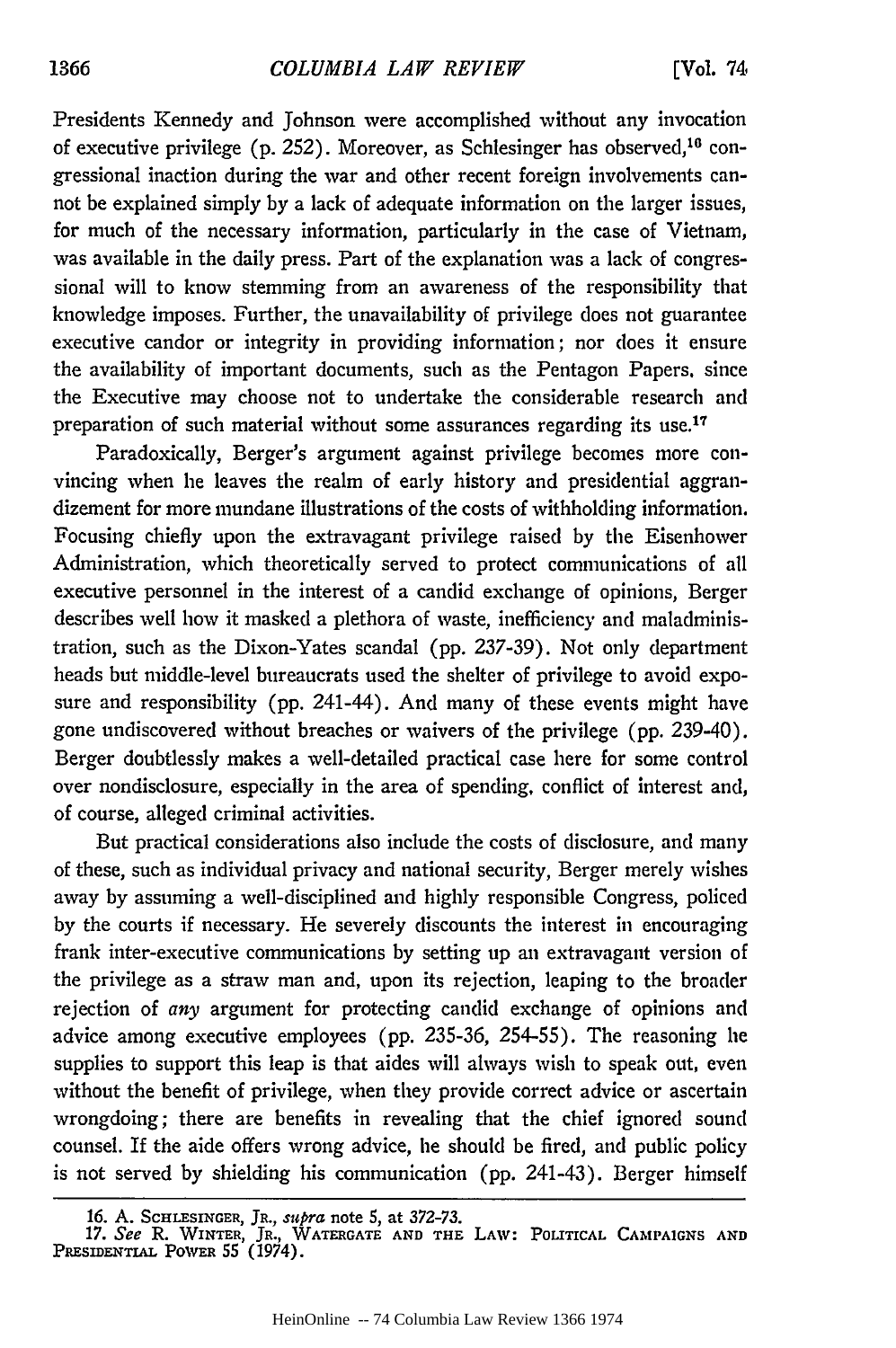seems to recognize that the problem cannot be disposed of quite so simply. Thus he purports to allow some confidentiality for communications among the President, Cabinet members and their aides.<sup>18</sup> As the Supreme Court accepted in *United States v. Nixon*<sup>19</sup> as "too plain to require further discussion,"<sup>20</sup> the threat of public dissemination may well temper candor with caution and thereby impair the consultative and deliberative process. In admitting "an accommodation" for such communications, however, Berger again effectively concedes the inappropriateness of his own major thesis of "no executive privilege," and also neglects to discuss the source of the privilege he inferentially accepts, save offhandedly to note that Congress, the people or the courts can work out some arrangement **(p.** 264). Practical recognitions, though acknowledged as irrelevant, are not without effect.

Professor Berger's most defensible conclusion (in this reviewer's opinion though not that of others)<sup>21</sup> is that judicial remedies should be available for disputes over privilege. Regrettably these proposals are marred **by** overstating the appropriate role for courts and **by** allocating to them the wrong issues for adjudication. *Executive Privilege* ignores that most legislative-executive conflicts over privileges are settled informally through negotiation, compromise and compliance. Presidents have generally recognized Congress' power of inquiry and its consequent entitlement to information from the executive branch. Congress' informal political powers apparently have been adequate to induce satisfactory responses on most occasions. Judicial review should not be viewed as a substitute for this pattern of political accommodation.<sup>22</sup>

There are occasions, however, when the President formally stands on privilege and Congress is left with limited forms of self-help to resolve an impasse, such as marshalling public opinion, refusing to legislate, appropriate or confirm, or ultimately proceeding with impeachment. Professor Berger

*21. See* R. **WINTER,** JR., *supra* note **17,** at **53-62** (1974). 22. In referring to the past, Berger at one point seems to acknowledge this pattern of informal cooperation (pp. 44-45). But he regards it as a part of early history, without relevance to modern conflicts over privilege and the need for judicial remedies (pp. 304-20).

**<sup>18.</sup>** Although insisting that control over any executive privilege must not be in the executive branch, Berger seems to rely on a notion of inevitability regarding the confidentiality of communications between a President and his immediate aides **(pp.** 264, **302).**

He more grudgingly endorses cabinet secrecy (pp. 214, 235).<br>19. 94 S. Ct. 3090 (1974). This case came down after the publication of this book.<br>But the Court's opinion, though rejecting the President's absolute, unqualified privilege, does not support Mr. Berger's statement of the law. The Court established that Article II and the separation of powers create a substantial presidential privilege for communications between high governmental officials and their aides. Such protection, based on the public interest in candid, objective and blunt opinions in presidential decisionmaking, is "fundamental to the operation of government," *id.* at **3107. A** generalized interest in confidentiality, however, may have to yield to other high constitutional functions, such as due process notions of fairness in criminal trials. Hence a showing of a particular<br>need for relevant evidence in pending criminal prosecutions would overcome the execu-<br>tive's interest in nondisclosure. The Court be due where a President relies on a more specific need to protect military, diplomatic or national security secrets. *Id.* at **3107-09.** *20. Id.* at **3106.**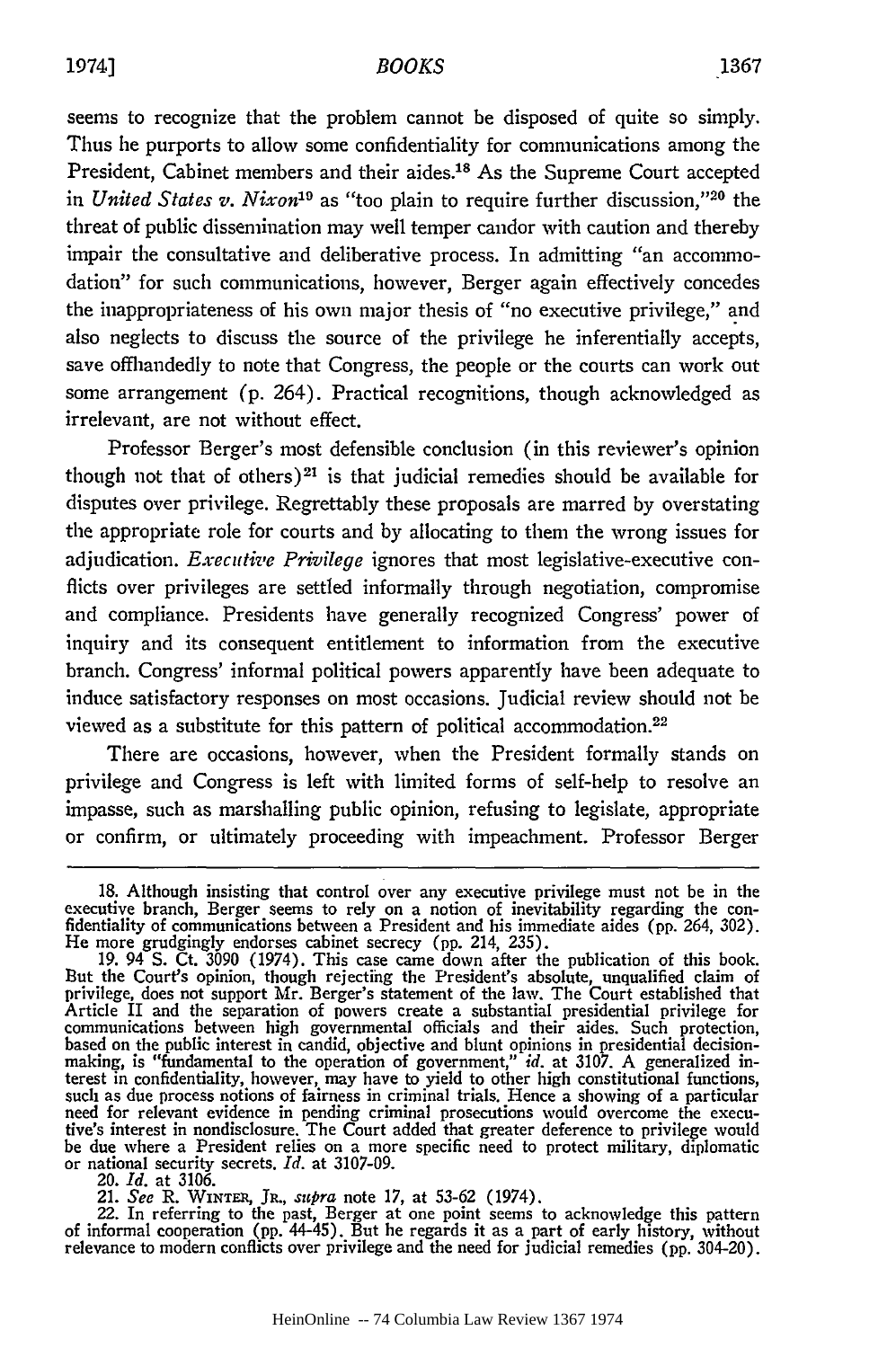concludes that self-help remedies are either ineffective or too costly and this conclusion, limited to these more formal measures, seems correct. For example, public opinion is likely to be nonexistent on this issue; legislative retaliation is politically hazardous because the costs may fall on the public as well as the President, as reflected in a recent bill defunding the State Department for failure to disclose information **;23** and impeachment is far too grave. Moreover, the political hazards to the President are minimal, since he, unlike Congress, need not do anything and typically his opponent is not the Congress, but a committee of one House. These perhaps atypical cases of impasse are the ones in which courts may be an appropriate arbiter, assuming that the issues are fit for adjudication.

The major problem with Professor Berger's extensive analysis of justiciability arises from his uncritical assurance that there are well-developed standards suitable for the adjudication of contests between Congress and the President over privilege. Failing to recognize that congressional challenges to privilege raise distinct considerations, Professor Berger finds the appropriate standards in the precedents dealing with several evidentiary privileges where courts "weigh" the policies of privilege against a party's showing of a particular need for the information. This, indeed, is what the Court did in *United States v. Nixon,24* where the nonspecific and undifferentiated claim of confidentiality was rejected upon a finding that the tapes contained material evidence needed for a fair adjudication of a pending criminal case.

But these evidentiary precedents are inapposite, in that Congress' need for information cannot be assessed in a similar manner. As Professor Winter has argued,<sup>25</sup> Congress' need is relatively nonspecific, general and undifferentiated, and serving one or more purposes, such as promoting partisan political objectives, informing or influencing the public, formulating legislation, or determining whether laws are needed. Some indication of the difficulty courts encounter in attempting to sort out these purposes is provided by the many judicial denials of relief to private witnesses alleging improper legislative motive or a purpose to expose.<sup>26</sup> Similarly, courts cannot determine the extent of materiality of data to yet unformulated legislation.

These weaknesses of analysis in *Executive Privilege* invite the reader to reject the feasibility of judicial remedies. This is unfortunate, since Berger's arguments from expediency and other considerations persuasively suggest the appropriateness of judicial intervention. As the history of the privilege itself suggests, such intervention need not drift in Professor Winter's sea of stan-

<sup>23.</sup> See A. **SCHLESINGER,** JR., *supra* note 5, at 395-96.

<sup>24. 94</sup> **S.** Ct. 3090 (1974). 25. R. **WINTER, JR.,** *supra* note 17, at 57-58.

<sup>26.</sup> E.g., Barenblatt v. United States, 360 U.S. 109 (1959) ; Uphaus v. Wyman, 360 U.S. **72** (1959). *But cf.* Gibson v. Florida Legislative Investigation Committee, **372** U.S. 539 (1963).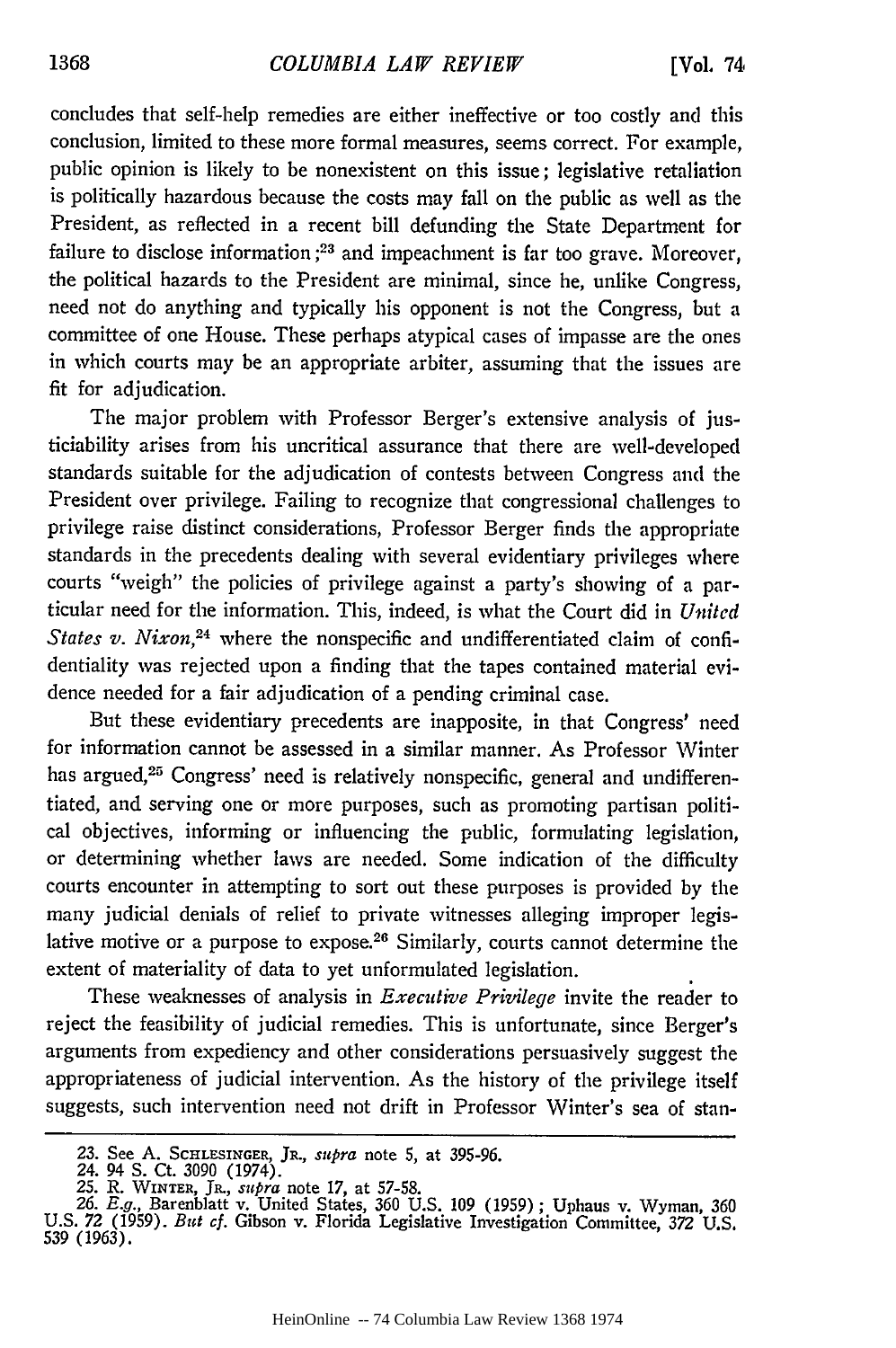dardlessness. This history suggests at the outset a rejection of the now common practice of lumping the various circumstances in which information has been withheld under the same heading and treating them all as raising the same question. Presidents have, with few recent exceptions, invoked privilege in quite narrow and special circumstances.<sup>27</sup> If we focus on this reality and view the question as when the asserted reason for refusing data is legally sanctioned, a basis for an acceptable, if limited, judicial role emerges. Courts are not competent to weigh relative needs, but they can define the scope of a privilege and the occasions and procedures appropriate for its exercise. For example, they can determine which executive officials and aides are entitled to rely on the confidentiality of communications; whether members of the White House staff, particularly those performing functions similar to the Heads of Departments, enjoy a blanket immunity from testimony or must, like Cabinet members, assert the privilege more selectively; which categories of information are so related to inherent or essential executive functions as to warrant nondisclosure; what kinds of documents are protected (compare census surveys with files containing raw unevaluated data on individuals) ; and what kind of prima facie congressional showing of wrongdoing or malversation will suffice to overcome any or most assertions of privilege (an area where a need standard might prove relatively administrable). These issues do not necessarily require courts to participate in proceedings textually committed to other branches of government, such as impeachment.

Granted this approach does not provide a comprehensive and completely tidy solution of all the questions and ambiguities raised by executive privilege (these are not characteristics of judge-made law generally), Congress is not likely often to use the courts to resolve disputes over privilege. Indeed, it has tried only once to invoke judicial assistance, and then only as a last resort after exhausting all other remedies.<sup>28</sup> As even this precedent suggests, judicial review is not likely to undermine the established pattern of informal political accommodation in the typical case, since litigation does not usually afford a prompt remedy and does not eliminate the risk of an adverse precedent for either party. Conceivably, the availability of review may reinforce political resolutions.

Less speculatively, however, it provides a healthy check against the more extravagant claims of absolute privilege and thereby diffuses excessive congressional retaliation. Equally importantly, this approach would provide a beginning for the formulation of law on the subject, an impetus toward the task of issue definition and the formulation of standards, neither of which have been seriously attempted in discussions of the subject. As Professor Berger's book attests, the failure to define and focus upon particular issues creates the

*<sup>27.</sup> See* text accompanying notes 6-10 *supra.* **28.** *See* In re Subpoena to Nixon, 360 F. Supp. 1 (D.D.C.), *aff'd sub norm.* Nixon v. Sirica, **487** F.2d 700 **(D.C.** Cir. 1973).